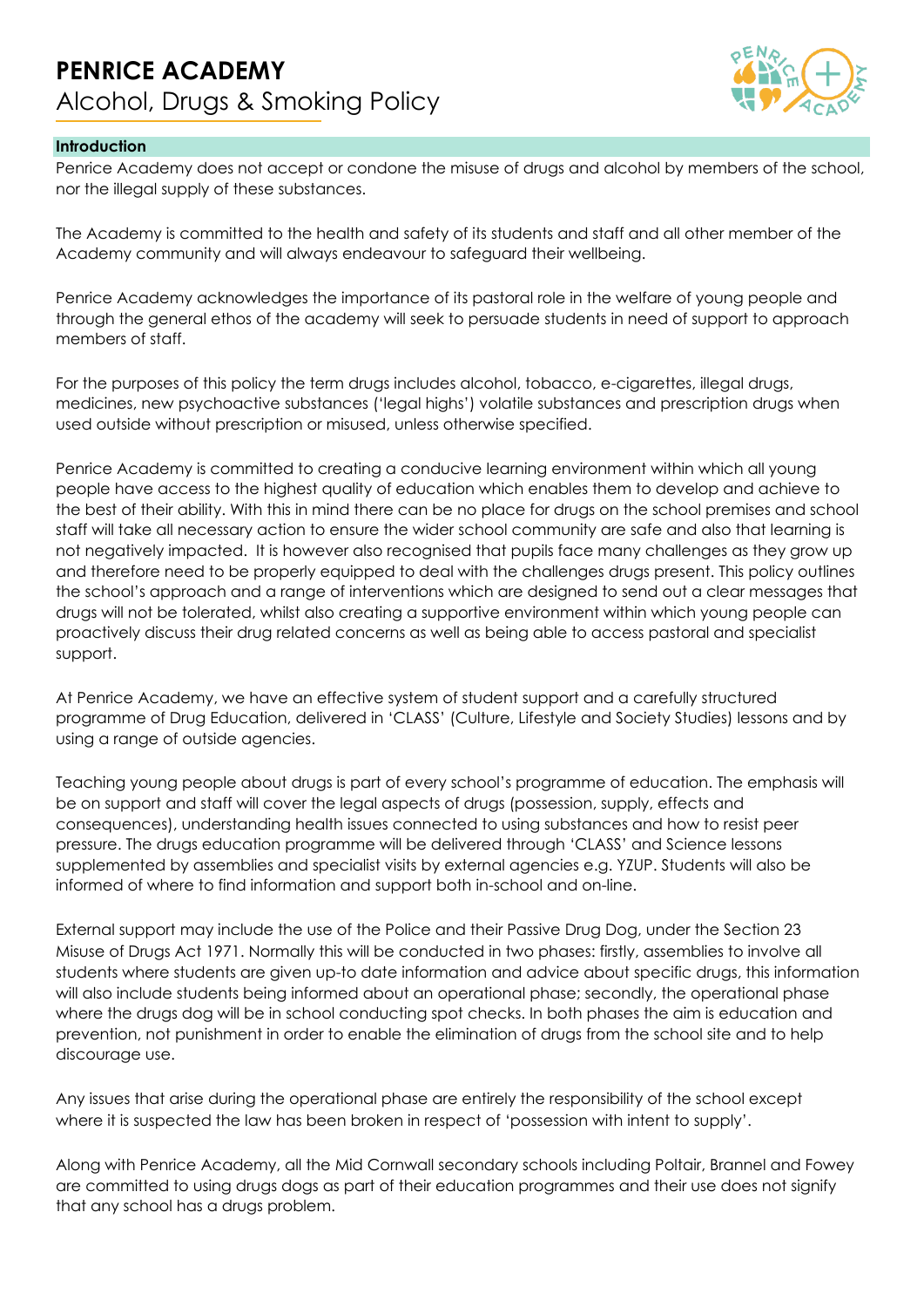

Despite the approaches described above, there are still likely to be some students who experiment and use drugs. To manage such situations, we have developed clear policies and procedures. Our aim is to develop a consistent approach to dealing with and managing drug misuse at Penrice Academy. The over-riding aim is to ensure the well-being of all our students. Instances of possession, purchase, use of, supply of drugs on the school premises will therefore be regarded with the utmost seriousness.

#### **Whole School Approach**

A range of information will be made available to young people – both formally (through the curriculum) and informally via student support, leaflets/ posters and relevant websites. Young people are supported and encouraged to talk about drugs so that appropriate services e.g. YZUP can be accessed if required. It is recognised that some young people may be at greater risk of drug use and these risk factors are clearly understood by all staff. Relevant up to date information and training will be provided to all staff, with more specific training provided for key members of the Pastoral Support Team. Parents will be able to access relevant information about the school's approach to drug use through the school website.

#### **Aims**

1.1 Ensure the well-being of all our students

1.2 Prevent the incidents of drug misuse affecting learning or leading to personal problems.

1.3 Encourage students to refrain from drug misuse and if at risk, to seek appropriate support.

1.4 Understand vulnerability factors and provide early support to those students most at risk.

1.5 Ensure teachers and school staff have access to training and resource so that they are equipped to recognise the signs of substance use and respond appropriately.

1.6 Parents are aware of the school's approach and involved where appropriate.

#### **Procedures for Staff to Follow in Response to any Drugs-Related Incident**

2.1 Ascertain on the balance of probabilities whether the student is in any immediate danger or under the influence of any substance (controlled or prescribed medications). If they are, seek medical help following school procedures. If in any doubt speak to the school first aider for medical advice.

2.2 If a student has made a disclosure to you about their, or another student's involvement with drugs, contact a member of the Leadership Team in the first instance.

2.3 If you have discovered a student or group of students with an illegal substance or with an unknown substance on the school site, inform a member of the Leadership Team immediately.

2.4 Action to be taken by Leadership Team:

- Remove and confiscate the substance from the student concerned, in the presence of another member of staff where possible. Conduct a bag search if needed, preferably with another member of staff.
- Where students are suspected of concealing drugs on their person or amongst their possessions, every effort should be first made to secure the voluntary production of any substances, for example, by asking them to turn out their pockets or to empty their school bag or locker. If the student refuses it will be explained to them that a search will be undertaken without their consent if necessary, and it would be better if their consent was given. These powers will be used in accordance with DfE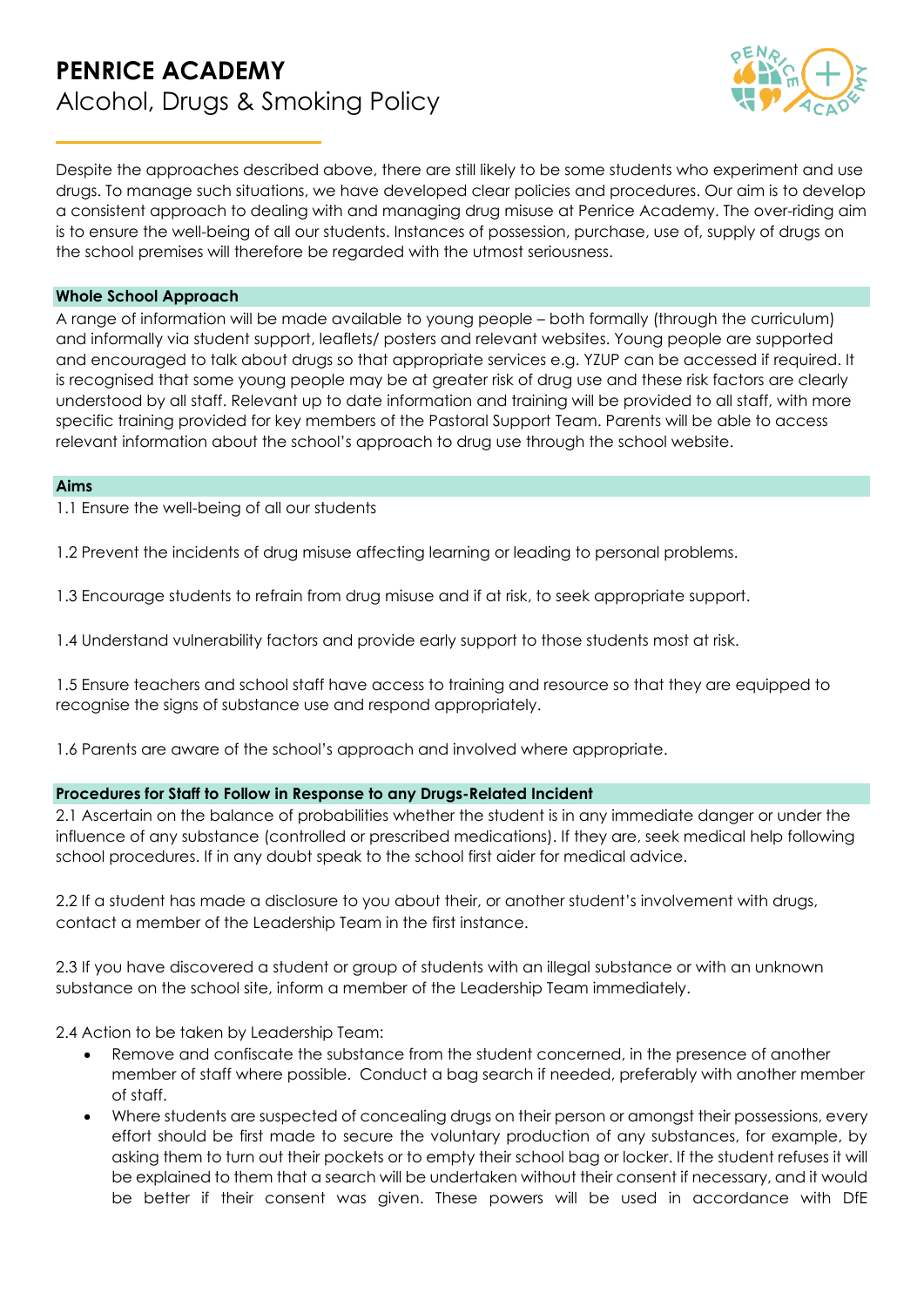# **PENRICE ACADEMY**

## Alcohol, Drugs & Smoking Policy

guidance on Searching, Screening and Confiscation. This search will not require pupils to remove any clothing other than outer clothing (blazer, shoes and socks).

• Any substance or items seized will be entered into the School-Police Drugs Seizure Book. Staff need to ensure that the substance is either disposed of safely (if appropriate) or stored appropriately in a secure location before handing to the Police.

2.5 The member of Leadership Team will work with the Head of Year to investigate the incident fully. All statements must be written by the member of staff or the student under the direction of the staff interviewing. All statements should be taken as close to the timing of the incident as possible.

2.6 When an investigation has been undertaken and the balance of probabilities decided, a meeting will take place between the staff investigating and the Headteacher to determine the appropriate outcome.

## **Dealing with Drug-Related Incidents**

3.1 Any student involved in an incident of drug misuse in school will be dealt with immediately. However, there are specific sanctions and support procedures that will be used as a starting point for any drugs related incidents. The procedures that will be followed are detailed overleaf: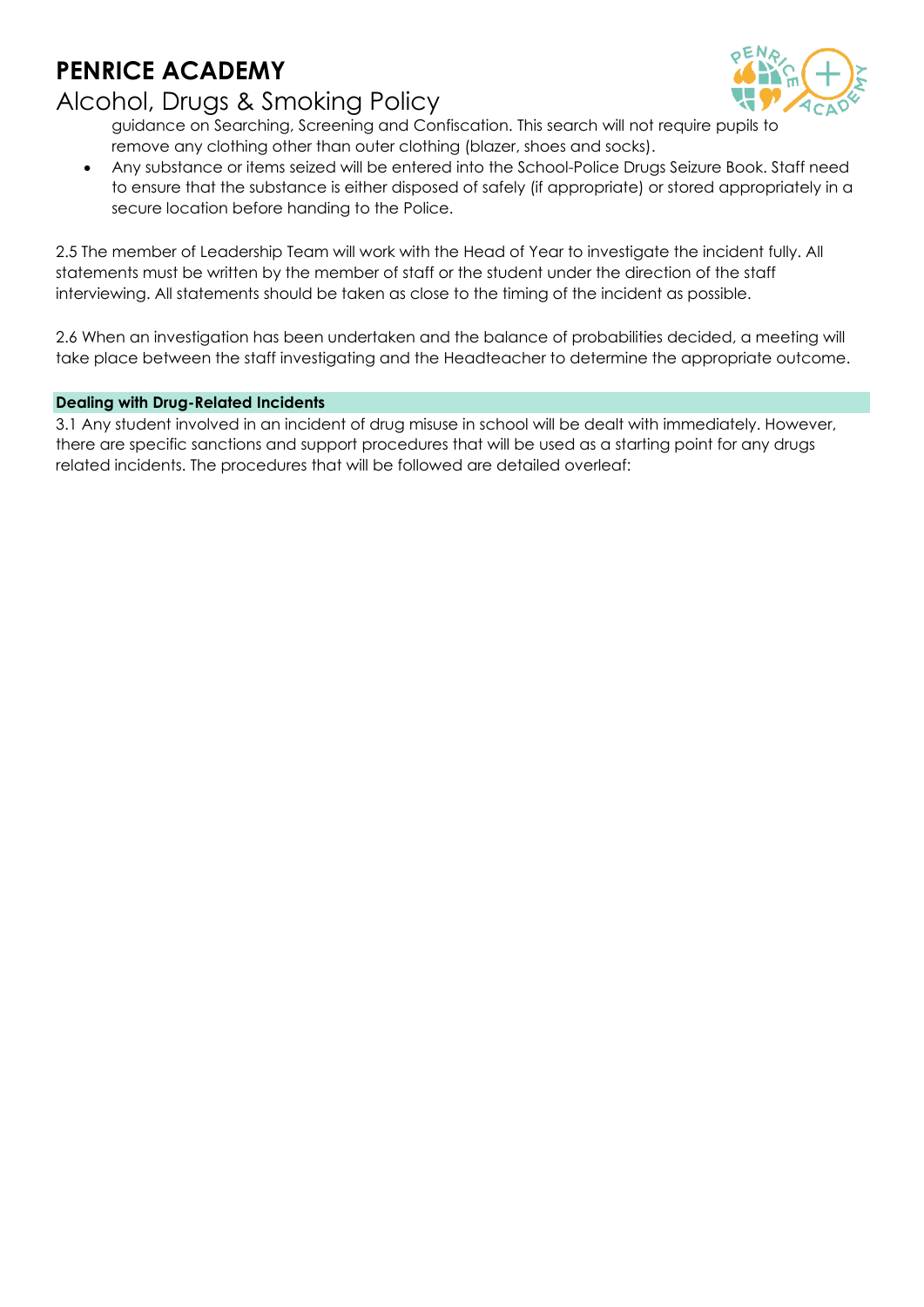

|         | <b>Type of Misconduct</b>                                                                                                                                                                         | <b>Minimum Response</b>                                                                                                                                                                                                                                                                                                                                                                                                                                                                                                                                                                                                                                                              |
|---------|---------------------------------------------------------------------------------------------------------------------------------------------------------------------------------------------------|--------------------------------------------------------------------------------------------------------------------------------------------------------------------------------------------------------------------------------------------------------------------------------------------------------------------------------------------------------------------------------------------------------------------------------------------------------------------------------------------------------------------------------------------------------------------------------------------------------------------------------------------------------------------------------------|
| Stage 1 | Students found using, in possession of<br>tobacco, smoking materials or e- cigarettes or<br>remaining in the immediate vicinity of students<br>who are smoking in school or in school<br>uniform. | 4 Points - Iday isolation in The Link                                                                                                                                                                                                                                                                                                                                                                                                                                                                                                                                                                                                                                                |
| Stage 2 | As above                                                                                                                                                                                          | A repeat offence will result in a 5-day Trust<br>Exclusion                                                                                                                                                                                                                                                                                                                                                                                                                                                                                                                                                                                                                           |
|         | Possession of alcohol<br>Distribution of alcohol<br>Drinking (Consumption) of alcohol<br>Solvent abuse (inc glue/nitrous oxide)<br>Possession or supply of Class A, B or C Drugs                  | We have a zero-tolerance policy to drugs or<br>alcohol use in school.<br>If a student is caught in school dealing, in<br>possession of or using drugs, alcohol, illegal drugs,<br>medicines, new psychoactive substances ('legal<br>highs') and volatile substances, or associated<br>drug paraphernalia and the evidence is<br>conclusive, then the student will be permanently<br>excluded. However final decisions about<br>permanent exclusion remain at the discretion of<br>the Headteacher.<br>If a student or parent makes a disclosure about<br>illegal substance abuse out of school then the<br>student will be referred to the relevant outside<br>agencies for support. |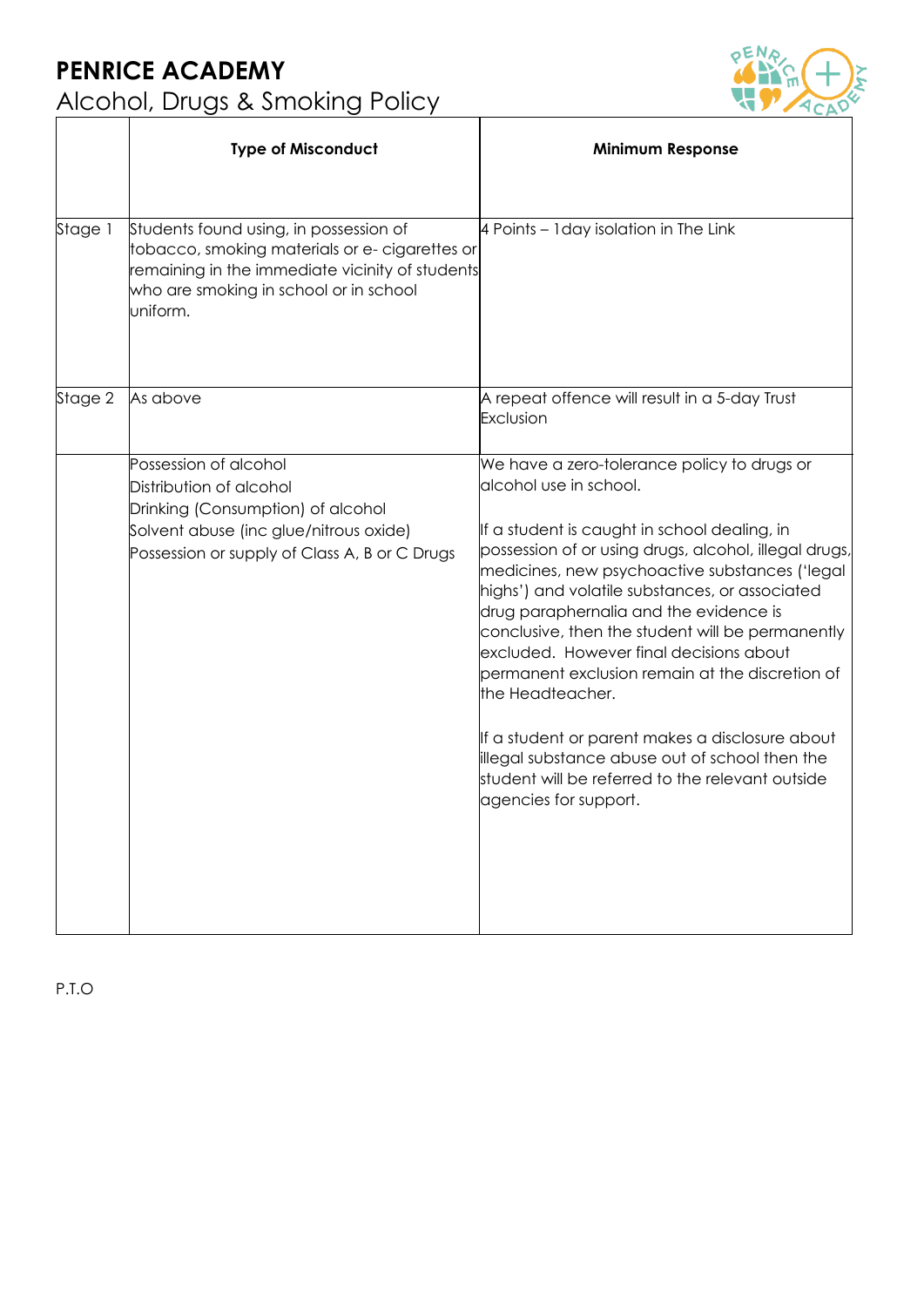

## **Dealing with Drug-Related Incidents (continued)**

3.2 Any health and safety issues are of primary consideration.

3.3 All aspects of the incident are investigated before deciding on any course of action. This may involve taking statements from the students/staff and may also mean removing the student(s) from the scene or from school whilst the investigation takes place.

3.4 Parents/carers, the police and other external agencies and partnerships will be notified as appropriate. Where it is deemed appropriate internal support would be offered and, in some cases, external services accessed.

### **For Guidance – Warning Signs of Possible Misuse**

4.1 Some signs of drug abuse can be confused with signs of other problems of quite innocent behaviour. Therefore, it is important that all staff (teaching and non-teaching) should take extreme care about not jumping to a conclusion, which might be inappropriate. However, in order to support staff in their identification of possible drug abuse amongst students, we have grouped signs into three categories. If a member of staff has any concerns they should liaise with relevant Senior Staff (refer to 2.2)

4.2 Equipment that may be used for drug use:

- Containers made from silver foil perhaps discolored by heat
- Small bottles or pillboxes
- Stash cans disguised as everyday objects e.g. deodorants or coke cans
- Twists of paper
- Straws
- Syringes or needles
- Empty solvent containers
- Cigarette lighters
- Drinks cans with extra holes and signs of scorching
- Spoons discolored by heat
- Sugar lumps
- Spent matches
- Plastic bags or butane gas containers
- Stamps, stickers, transfers
- **Grinders**

4.3 Physical symptoms/signs of drug use:

- Sudden changes in mood/behaviour, unusual outbreaks of temper
- Disregard for physical appearance
- Loss of appetite or increase in consumption of set foods
- Use of deodorant to cover smell of drugs or solvents
- Drowsiness, sleepiness or slurred speech
- Unusual small, stained or marks on clothing or body or around the mouth and nose
- Marked interest in glue or solvent based products
- Soreness or redness around the eyes or mouth
- Flushed face or neck
- Dilated pupils
- Small groups meeting in secretive places
- Unsteady on feet
- Staining on hands